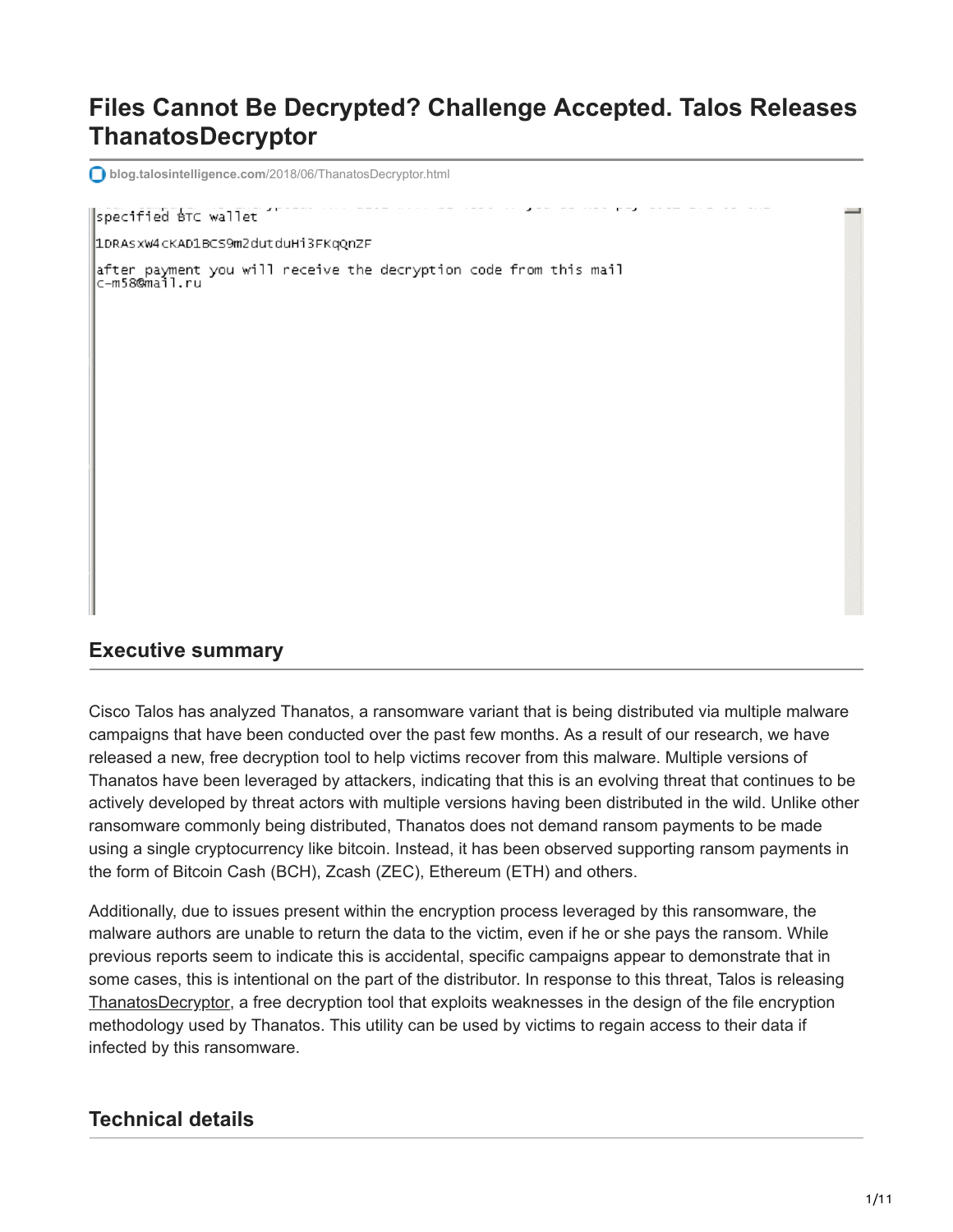## **Ongoing evolution of Thanatos**

While tracking and analyzing the various campaigns being used to distribute the Thanatos ransomware, Talos identified multiple distinct versions of this malware, indicating that it is continuing to be actively developed by the malware author. The main differences can be directly observed within the ransom note being used to inform victims that they have been infected and provide instructions for paying a ransom to the attacker. Version 1 of Thanatos, which was being distributed in mid-February of this year, featured a very primitive ransom note that is stored on the victim's desktop as README.txt.



In this version of Thanatos, the ransom note simply informs the user that their files have been encrypted and instructs them to pay a ransom amount of 0.01 bitcoin (BTC) to the specified bitcoin wallet. Rather than using different wallet addresses across samples, the same hardcoded wallet address is present in all samples of this version of Thanatos that Talos analyzed. Payment processing appears to be manual and email-based, which is indicative of an attacker with limited resources and knowledge of ransomware creation and distribution techniques used by other more well-known ransomware families such as [Locky,](https://blog.talosintelligence.com/2017/06/necurs-locky-campaign.html) [Cerber,](https://blog.talosintelligence.com/2016/11/cerber-spam-tor.html) etc.

Shortly after Version 1 was observed being distributed, malware distribution campaigns began distributing Thanatos Version 1.1 with the majority of the distribution of Version 1.1 occurring between February and April 2018. This updated version of Thanatos featured several key differences related to the type of cryptocurrencies that victims could pay with.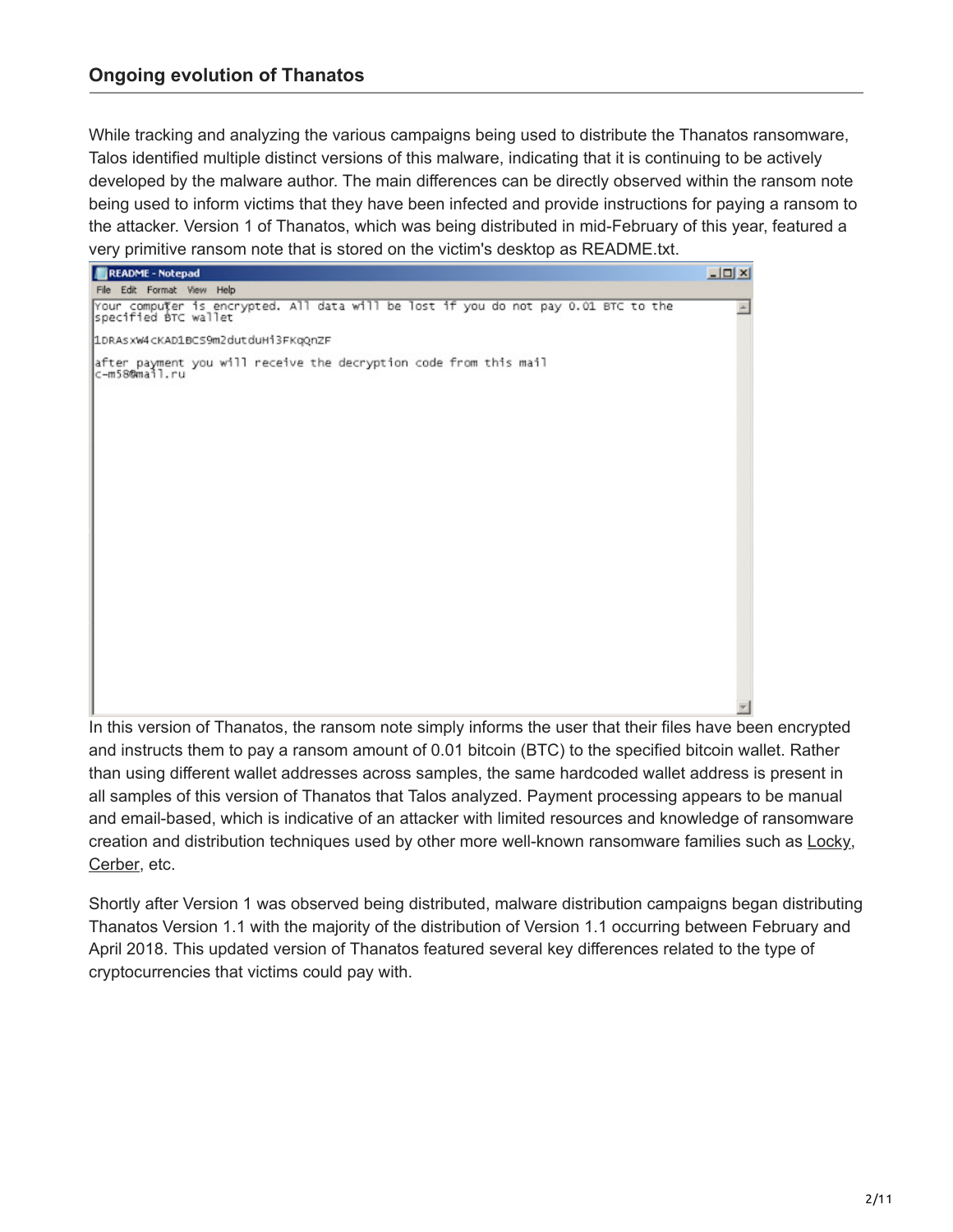| <b>README - Notepad</b>                                                                                                                                                                 | $ \Box$ $\times$ |
|-----------------------------------------------------------------------------------------------------------------------------------------------------------------------------------------|------------------|
| File Edit Format View Help                                                                                                                                                              |                  |
|                                                                                                                                                                                         |                  |
| Thanatos v1.1                                                                                                                                                                           |                  |
| Your files was encrypted. To decrypt your files,<br>follow next steps:                                                                                                                  |                  |
| 1. Send \$200 to one of these wallets:<br>BTC: 1HvEZ11Z7BWqBYPxqCvWtK1a3a9hsNa9Eh<br>ETH: 0x92420e4D96E5A2EbC617f1225E92cA82E24B03ef<br>BCH: qzuexhcqmkzcdazq6jjk69hkhgnme25c35s9tamz6f |                  |
| 2. Send your TXID and your MachineID to mail<br>E-Mail: thanatos1.1@yandex.com<br>MactineID: d19ab989-a35f-4710-83df-7b2db7efe7c5                                                       |                  |
| Do not waste your time, files can only be<br>decrypted by our decode tool.                                                                                                              |                  |
|                                                                                                                                                                                         |                  |
|                                                                                                                                                                                         |                  |
|                                                                                                                                                                                         |                  |
|                                                                                                                                                                                         |                  |

As can be seen in the screenshot of the ransom note above, Thanatos Version 1.1 supports payment of the ransom demand using BTC, ETH, and BCH. Additionally, the malware also now includes a unique MachineID that the victim is instructed to send to the attacker via email.

Interestingly, the ransom notes changed several times across samples that Talos analyzed. Below is another example of one of the ransom notes used by this malware. Note that the attacker had changed the email address being used to communicate with victims. The attacker was also purporting to process ransom payments in the form of Zcash versus the other cryptocurrencies listed in the other ransom notes.

| <b>README - Notepad</b>                                                                                                            | $ \Box$ $\times$ |  |
|------------------------------------------------------------------------------------------------------------------------------------|------------------|--|
| File Edit Format View Help                                                                                                         |                  |  |
|                                                                                                                                    |                  |  |
| Thanatos v1.1                                                                                                                      |                  |  |
| Your files was encrypted. To decrypt your files,<br>follow next steps:                                                             |                  |  |
| 1. Send 0.1ZEC to this wallet:<br>t1JBenuj×2WsYEZnzxSJDsQBzDquMCf8kbZ                                                              |                  |  |
| 2. Send your TXID and your MachineID to mail<br>E-Mail: shadowbrokers@yandex.ru<br>MactineID: d19ab989-a35f-4710-83df-7b2db7efe7c5 |                  |  |
| Do not waste your time, files can only be<br>decrypted by our decode tool.                                                         |                  |  |
|                                                                                                                                    |                  |  |
|                                                                                                                                    |                  |  |
|                                                                                                                                    |                  |  |
|                                                                                                                                    |                  |  |
|                                                                                                                                    |                  |  |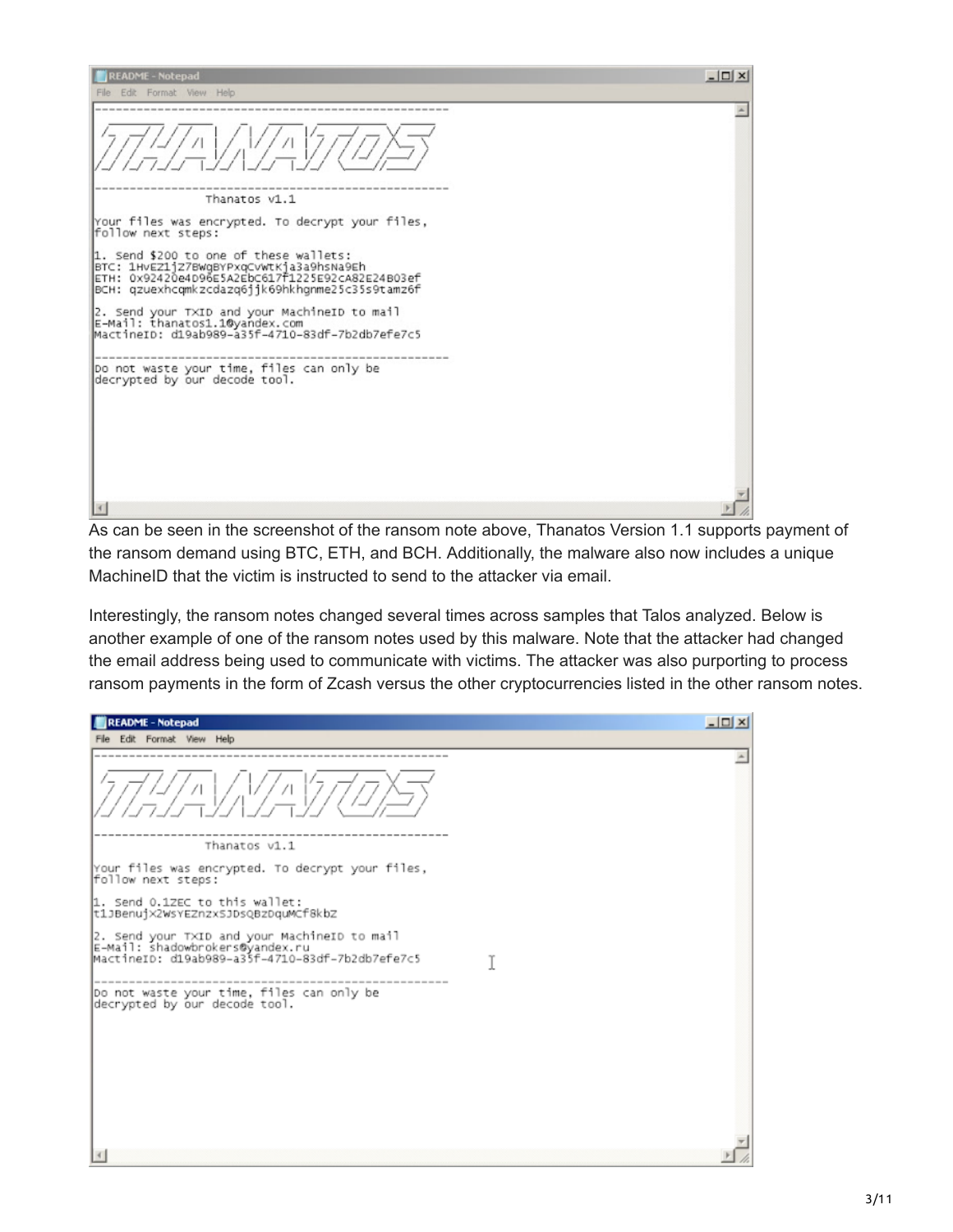In investigating the distribution mechanisms being used by the attacker to infect victims and remove their ability to access data on their system, we identified an interesting campaign that indicated that at least in this particular case, the attacker had no intention of providing any sort of data decryption to the victim. The malware appears to have been delivered to the victim as an attachment to a chat message sent to the victim using the Discord chat platform. Discord is a voice and text chatting platform that allows direct communications between two or more participants. The URL hosting the attached malware is below:

#### *hxxps://cdn[.]discordapp[.]com/attachments/230687913581477889/424941165339475968/fastleafdecay.exe*

The filename used in this case was "fastleafdecay.exe" which may indicate that the victim was tricked into executing the malware as it was posing as a [mod](https://minecraft.curseforge.com/projects/fast-leaf-decay) of the same name in the video game Minecraft. When executed, this sample displayed the following ransom note to victims:

| <b>README - Notepad</b>                                                                    |   | $-10X$           |
|--------------------------------------------------------------------------------------------|---|------------------|
| File Edit Format View Help                                                                 |   |                  |
|                                                                                            |   | $\blacktriangle$ |
| Thanatos v1.1                                                                              | I |                  |
| Your files was encrypted. To decrypt your files,<br> follow next steps:                    |   |                  |
| suck with there is no decryption LOL :)<br>MactineID: d19ab989-a35f-4710-83df-7b2db7efe7c5 |   |                  |
| Do not waste your time, files cannot be<br>decrypted.                                      |   |                  |
|                                                                                            |   |                  |

As can be seen in the above screenshot, the malware author did not include any instructions for paying a ransom, instead stating that decryption was not available, indicating that this particular case was not financially motivated, and instead was used to destroy data on the victim's system. Interestingly, the PDB path that was intact on this sample differed from the other samples that Talos analyzed. In this case, the PDB path was:

 *C:\Users\Artur\Desktop\csharp - js\косте пизда\Release\Thanatos.pdb*

Most of the other samples contained the following PDB path:

 *D:\Work\Thanatos\Release\Thanatos.pdb*

Talos also observed a sample that had been compiled in debug mode that contained the following PDB path:

 *D:\Работа\Локер шифровчик\Thanatos-master\Debug\Thanatos.pdb*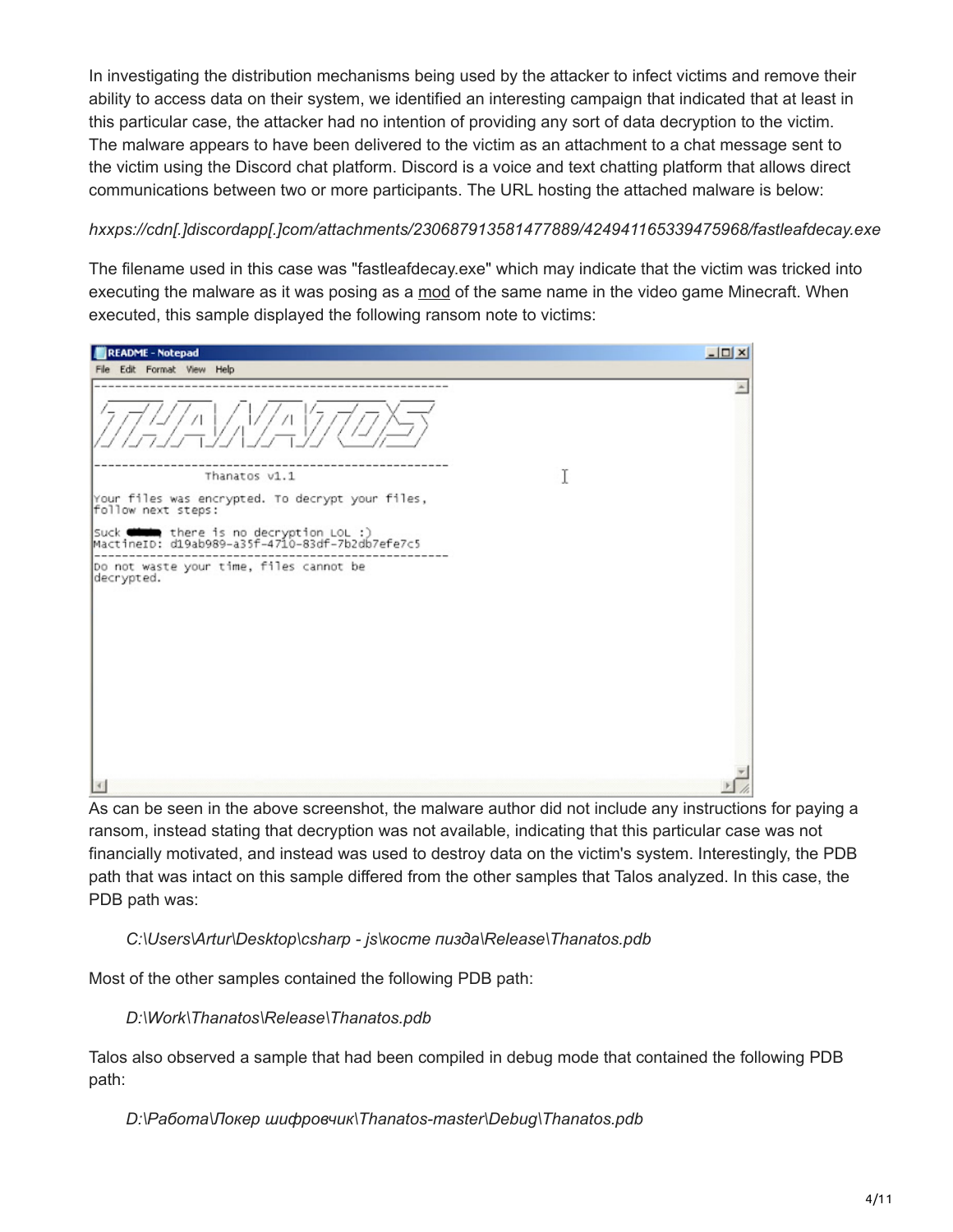When executed on victim systems, Thanatos copies itself into a subdirectory that it creates within %APPDATA%/Roaming. The subdirectory name and executable file name are randomly generated based on system uptime and changes each time the malware executes.

Thanatos recursively scans the following directories within the current user's profile to identify files to encrypt:

 Desktop **Documents Downloads Favourites**  Music OneDrive **Pictures** Videos

While many ransomware families have a specific list of file extensions that are supported for encryption, Thanatos supports encryption of any file that has an extension. For each file that the malware locates, it derives an encryption key based on the number of milliseconds that the infected system has been running via a call to [GetTickCount.](https://msdn.microsoft.com/en-us/library/windows/desktop/ms724408) The malware then encrypts the file using Advanced Encryption Standard (AES)-256 and discards the encryption key. The process of discarding the encryption key precludes the attacker from being able to provide access to the decrypted data, even if a ransom demand is paid. Encrypted files are then written to the filesystem with the .THANATOS file extension and the original files are deleted.

The malware also leverages an external website called iplogger. This website provides customized URLs that can be used to track information about systems that access the URL. By making HTTP GET requests using these hardcoded URLs, the attacker can obtain information about all of the different systems that have been infected with Thanatos.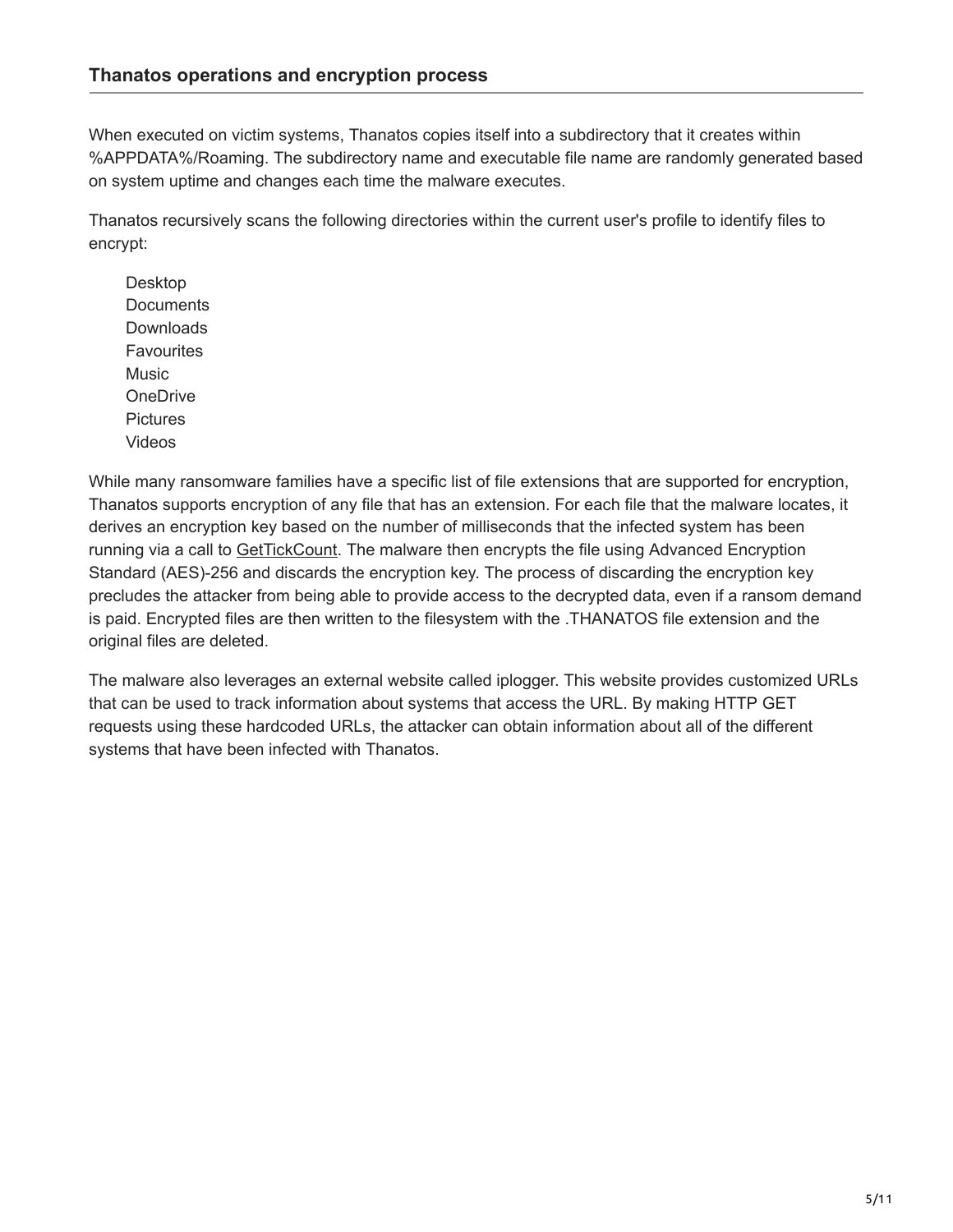

The HTTP GET request are all made using the following user agent:

*Mozilla/5.0 (Windows NT 6.1) Thanatos/1.1*

```
GET /1t3i37 HTTP/1.1
Connection: Keep-Alive
Content-Tune: annication/v
User-Agent: Mozilla/5.0 (Windows NT 6.1) Thanatos/1.1
<u>noster – gruogger reom</u>
HTTP/1.1 301 Moved Permanently
Server: nginx
Date: Wed, 06 Jun 2018 17:59:19 GMT
Content-Type: text/html
Content-Length: 178
Connection: keep-alive
Location: https://iplogger.com/1t3i37
Expires: Thu, 31 Dec 2037 23:55:55 GMT
Cache-Control: max-age=315360000
<html>
<head><title>301 Moved Permanently</title></head>
<body bgcolor="white">
<center><h1>301 Moved Permanently</h1></center>
<hr><center>nginx</center>
</body>
</html>
```
Talos has observed the following iplogger URLs hardcoded into various Thanatos samples that were analyzed: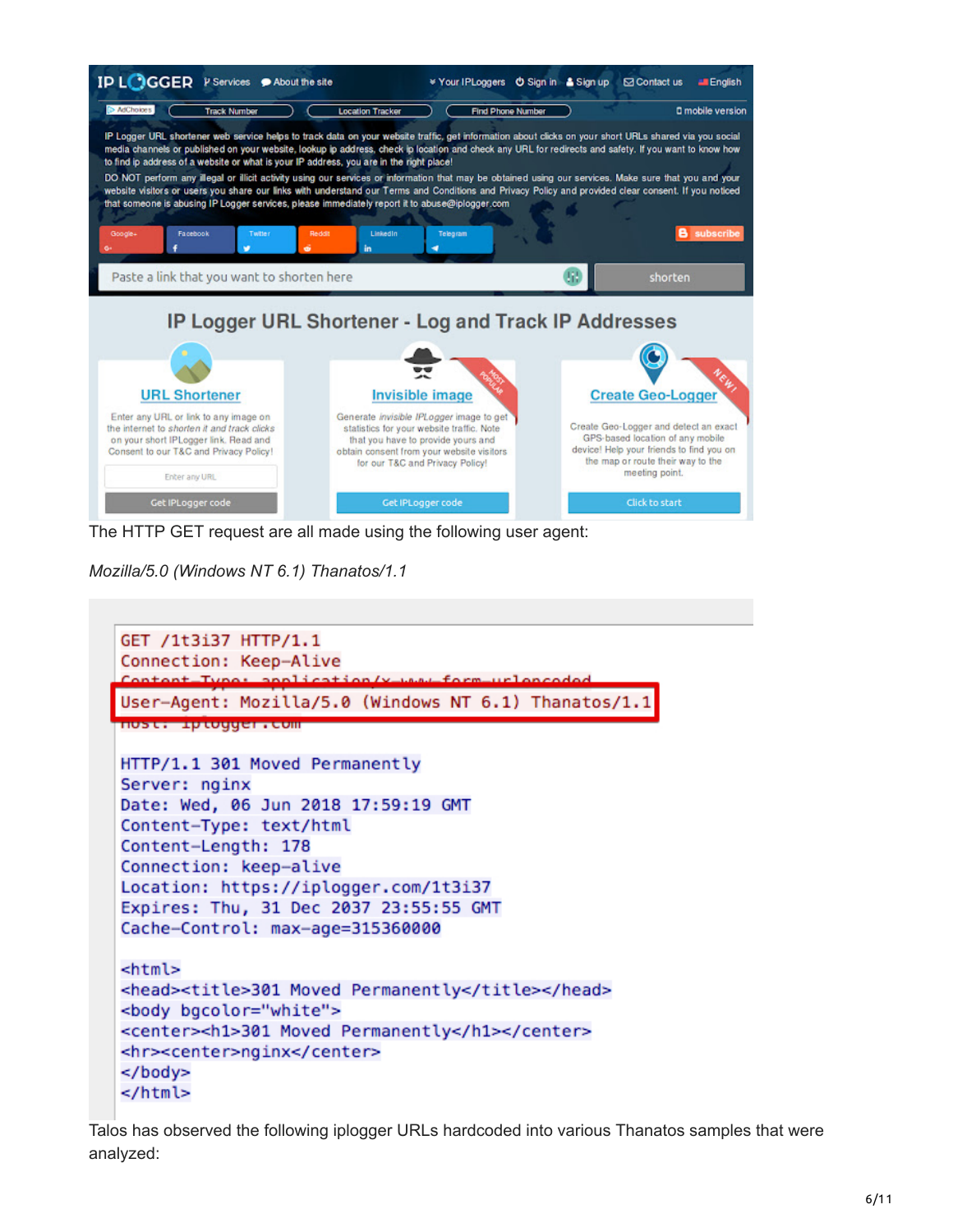#### *hxxp://iplogger[.]com:80/1CUTM6*

#### *hxxp://iplogger[.]com:80/1t3i37*

The ransom note associated with Thanatos is saved to the infected user's desktop using the filename README.txt. A registry entry is created so that each time the system boots, the ransom note is displayed using the Notepad application. This registry key is located in:

#### *HKCU\Software\Microsoft\Windows\CurrentVersion\Run*

| Name                                  | <b>I</b> ype | Data                                                                      |
|---------------------------------------|--------------|---------------------------------------------------------------------------|
| ab (Default)                          | REG SZ       | (value not set)                                                           |
| ab Microsoft Update System Web-Helper | REG SZ       | C:\Windows\System32\notepad.exe C:\Users\Administrator\Desktop\README.txt |

Aside from this, the malware does not obtain persistence for the executable itself.

## **ThanatosDecryptor**

As previously described, the encryption keys used to encrypt files on victims' systems are derived based upon the number of milliseconds since the system last booted. This value is a 32-bit number, meaning that the encryption key is effectively 32 bits as well. Additionally, the maximum number of milliseconds that can be stored in a 32-bit value is roughly 49.7 days' worth, which is higher than the average amount of uptime on many systems due to patch installation, system reboots, and other factors. This makes brute-forcing the key values significantly cheaper from a time perspective.

Another optimization can be made based on the fact that the system uptime is written to the Windows Event Log roughly once per day. Since Thanatos does not modify the file creation dates on encrypted files, the key search space can be further reduced to approximately the number of milliseconds within the 24-hour period leading up to the infection. At an average of 100,000 brute-force attempts per second (which was the baseline in a virtual machine used for testing), it would take roughly 14 minutes to successfully recover the encryption key in these conditions.

Talos is releasing a decryption [utility](https://github.com/Cisco-Talos/ThanatosDecryptor) that can be leveraged by victims of Thanatos to attempt to regain access to data and files stored on the infected system. It has been tested on Versions 1 and 1.1 of the Thanatos ransomware and on all currently known Thanatos samples Talos has observed.

## *Note: In order to decrypt files as quickly as possible, ThanatosDecryptor should be executed on the original machine that was infected and against the original encrypted files that the malware created.*

This decryption utility currently supports decryption of the following types of files:

**Image:** .gif, .tif, .tiff, .jpg, .jpeg, .png **Video:** .mpg, .mpeg, .mp4, .avi **Audio:** .wav **Document:** .doc, .docx, .xls, .xlsx, .ppt, .pptx, .pdf, .odt, .ods, .odp, .rtf **Other:** .zip, .7z, .vmdk, .psd, .lnk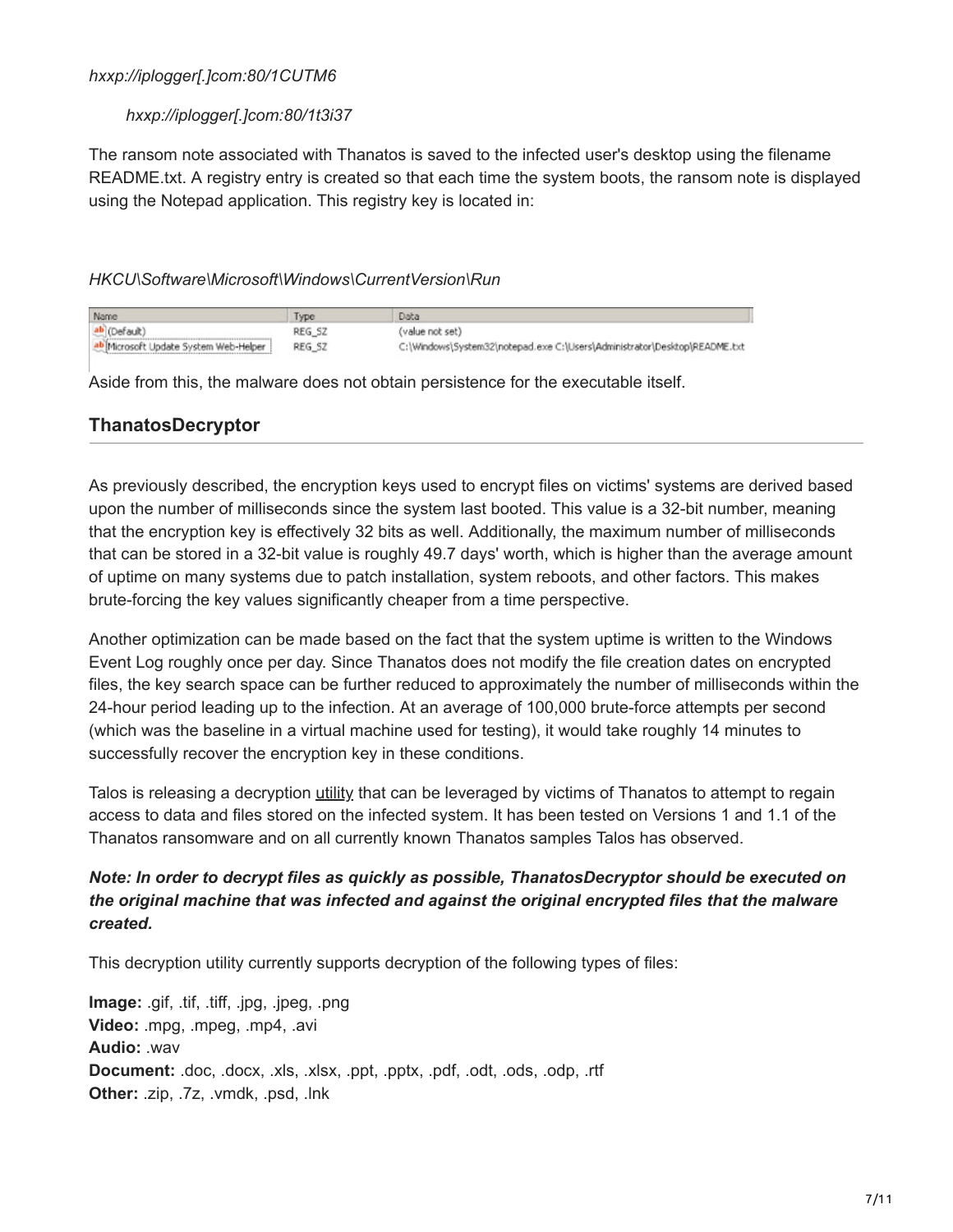The decryptor first searches the same directories as the ransomware to identify files that contain the .THANATOS file extension. For files that contain the .THANATOS file extension, the decryptor will then obtain the original file extension, which is left intact during infection, and compare it to the list of supported file types. If the file type is supported, the decryptor will then queue that file for decryption.

ThanatosDecryptor also parses the Windows Event Log for uptime messages and uses the encrypted file creation time metadata to determine a starting value for decryption. This value is used to derive an encryption key, and an AES decryption operation is performed against the file contents. The resulting bytes are then compared against values known to be valid file headers for the specific file type. If they do not match, meaning the decryption process was unsuccessful, the seed value for the encryption key is then incremented, and the process is repeated. Once successful, the original file is written to the file system, and the original filename is restored. Once one file has been successfully decrypted, ThanatosDecryptor uses the seed value from that decryption attempt as the starting point for decryption attempts against additional files since they are likely to be very similar.

To execute ThanatosDecryptor, simply download the ThanatosDecryptor project [here](https://github.com/Cisco-Talos/ThanatosDecryptor) and execute ThanatosDecryptor.exe, which can be found in the release directory. Additional information and example output can be obtained here.

## **Following the money … or lack thereof**

As previously mentioned, throughout the various Thanatos campaigns and associated samples, the attacker behind this threat made changes to the types of cryptocurrencies that they claim are supported for paying the ransom demand. Analysis of these various wallets and associated cryptocurrency transactions revealed some interesting information about the size and success of these malware campaigns over time. Across all of the samples, the following cryptocurrency wallets were listed along with instructions for paying the ransom on the ransom note accompanying the malware.

#### **Bitcoin (\$BTC):**

1HVEZ1jZ7BWgBYPxqCVWtKja3a9hsNa9Eh 1DRAsxW4cKAD1BCS9m2dutduHi3FKqQnZF

#### **Ethereum (\$ETH):**

0x92420e4D96E5A2EbC617f1225E92cA82E24B03ef

# **Bitcoin Cash (\$BCH):**

Qzuexhcqmkzcdazq6jjk69hkhgnme25c35s9tamz6f

#### **ZCash (\$ZEC):**

t1JBenujX2WsYEZnzxSJDsQBzDquMCf8kbZ

In analyzing the bitcoin wallets, we identified that the attacker had not received a single ransom payment from victims. In fact, the wallet listed most frequently across the samples analyzed (1HVEZ1jZ7BWgBYPxqCVWtKja3a9hsNa9Eh) was not even a valid bitcoin wallet. This means that even if a victim tried to pay using bitcoin, they would have been unable to. The second wallet (1DRAsxW4cKAD1BCS9m2dutduHi3FKqQnZF) did not have a single transaction to or from it.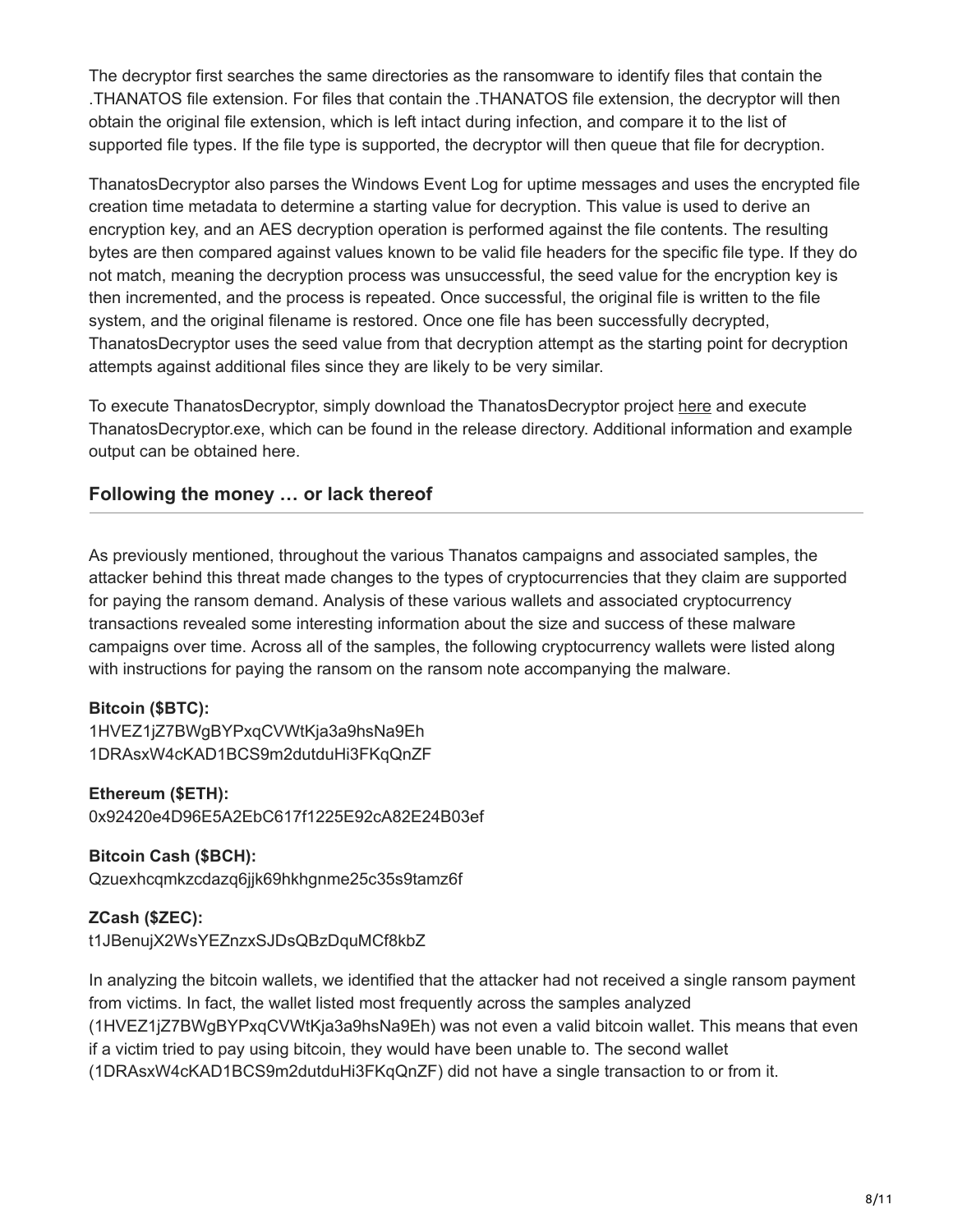**Bitcoin Address** Addresses are identifiers which you use to send bitcoins to another person.

| Summary                                 |                                          | <b>Transactions</b>   |                        |          |
|-----------------------------------------|------------------------------------------|-----------------------|------------------------|----------|
| Address                                 | 1DRAsxW4cKAD1BCS9m2dutduHi3FKqQnZF       | No. Transactions      | 0                      |          |
| Hash 160                                | 8833bd1b84b4cd82c7d2c67a51bd0a9bs4ce6698 | <b>Total Received</b> | 0 BTC                  |          |
| Tools<br>Related Tags - Unspent Outputs |                                          | Final Balance         | 0 BTC                  |          |
|                                         |                                          | Request Payment       | <b>Donation Button</b> |          |
|                                         | <b>Transactions roldest Firsth</b>       |                       |                        | Filter + |

**Transactions (Oldest First)** 

No transactions found for this address, it has probably not been used on the network yet.

Likewise, the Bitcoin Cash wallet that was listed has also never seen a single transaction.



Transactions (0)  $\hookrightarrow$ 

When analyzing the Zcash wallet that was seen listed on one of the ransom notes associated with Thanatos, we identified that while it had seen several transactions, the total amount of ZEC received by this wallet was 2.24767084, which equals approximately \$450 USD.

Account t1JBenujX2WsYEZnzxSJDsQBzDquMCf8kbZ

|               | Summary                                                                                                       |                                                         |
|---------------|---------------------------------------------------------------------------------------------------------------|---------------------------------------------------------|
|               |                                                                                                               | Last Seen Thu 14 Jun 2018 12:52:21 CDT (19 minutes ago) |
|               |                                                                                                               | $\circ$                                                 |
|               |                                                                                                               |                                                         |
| 1,5282646 ZEC |                                                                                                               | Total Received 224767084 ZEC                            |
|               | First Seen Fri 02 Mar 2018 19:21:06 CST (3 months ago)<br>Transparent Balance 0.71940624 ZEC<br>Txns Sent 127 | <b>Blocks Mined</b><br>Txns Received 211                |

Finally, the Ethereum wallet used by the attacker also saw several transactions. However, the total amount was also low compared to some of the more successful ransomware campaigns we regularly observe across the threat landscape. The total amount of ETH received in this wallet was 0.52087597, which equals approximately \$270 USD.

| Address 0x92420e4D96E5A2EbC617f1225E92cA82E24B03ef |                                                                                                            |                |  |  |
|----------------------------------------------------|------------------------------------------------------------------------------------------------------------|----------------|--|--|
|                                                    | Sponsored Link: Qravity - the only blockchain entertainment production studio and distributor. Learn more. |                |  |  |
| Overview                                           | 靈                                                                                                          | Misc           |  |  |
| Balance:                                           | 0 Ether                                                                                                    | Address Watch: |  |  |
| Ether Value:                                       | \$0                                                                                                        |                |  |  |
| Transactions:                                      | 9 txns                                                                                                     |                |  |  |

This means that across all of the samples seen in the wild, the attacker's wallets had only received a total of \$720 USD. If the incoming cryptocurrency was directly related to victims paying a ransom as a result of Thanatos infections, this clearly did not generate significant revenue for the attacker when compared to other financially motivated cybercrime [operations](https://www.talosintelligence.com/angler-exposed).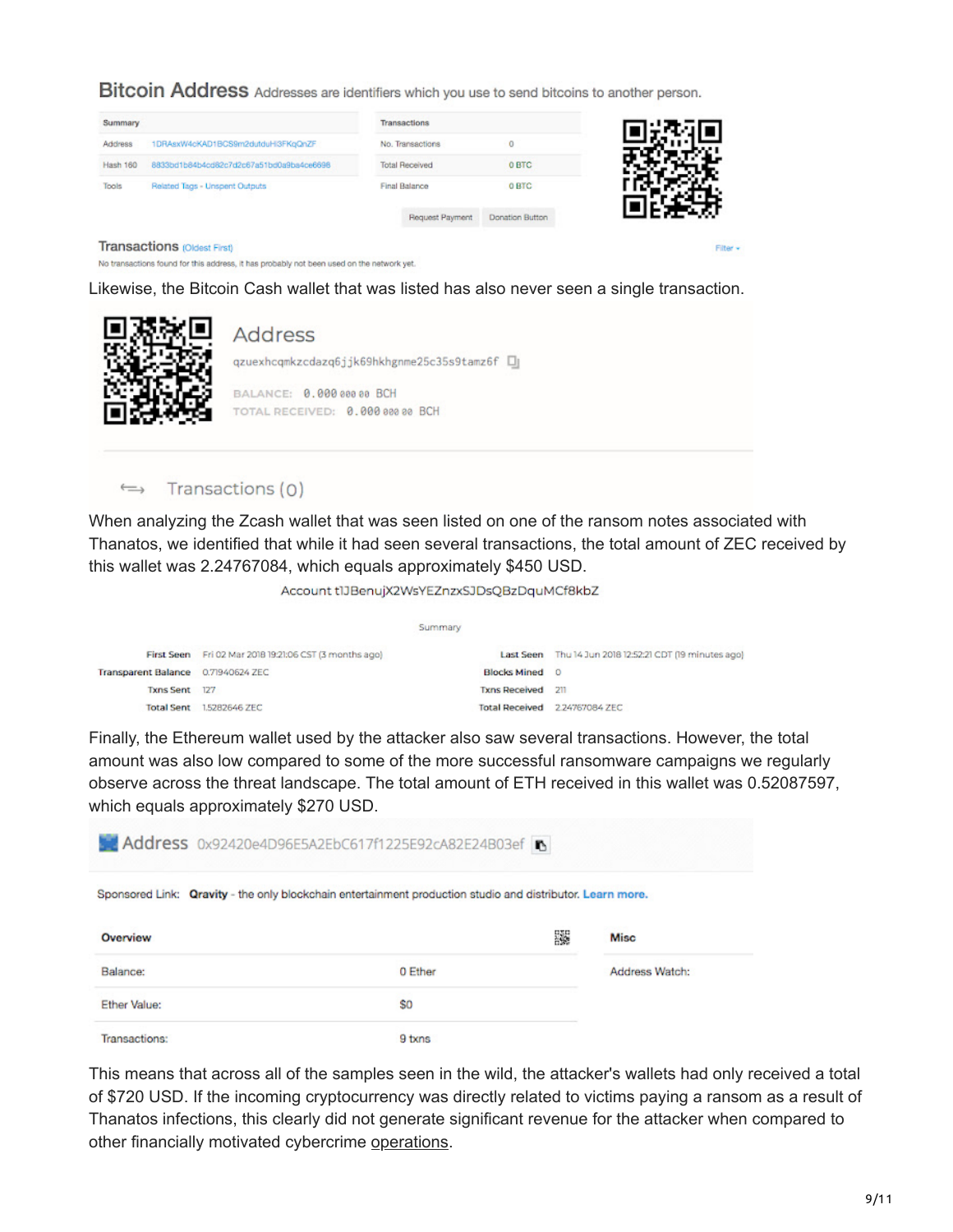# **Conclusion**

Whether for monetary gains or to destroy data, attackers are continuously targeting end users. This malware proves how easy it has become for anyone to target users. You do not have to be a sophisticated attacker to cause havoc. There are also an endless supply of attack vectors available. In this case, for instance, the attacker took advantage of the Discord chat platform. Therefore, it is important to take security seriously and take steps to secure your systems, whether they are used for personal or business purposes. Since many of these attacks take advantage of users, you also need to be careful when opening attachments from unknown sources or clicking on unknown links.

# **Coverage**

| <b>PRODUCT</b>        | <b>PROTECTION</b> |
|-----------------------|-------------------|
| AMP                   | ✓                 |
| CloudLock             | N/A               |
| CWS                   | v                 |
| <b>Email Security</b> | ✓                 |
| Network Security      | v                 |
| <b>Threat Grid</b>    | ✓                 |
| Umbrella              | ✓                 |
| WSA                   |                   |

Additional ways our customers can detect and block this threat are listed below.

Advanced Malware Protection [\(AMP\)](https://www.cisco.com/c/en/us/products/security/advanced-malware-protection) is ideally suited to prevent the execution of the malware used by these threat actors.

Cisco Cloud Web Security [\(CWS](https://www.cisco.com/c/en/us/products/security/cloud-web-security/index.html)) o[r Web Security Appliance \(WSA](https://www.cisco.com/c/en/us/products/security/web-security-appliance/index.html)) web scanning prevents access to malicious websites and detects malware used in these attacks.

[Email Security](https://www.cisco.com/c/en/us/products/security/email-security-appliance/index.html) can block malicious emails sent by threat actors as part of their campaign.

[Network Security appliances such as](https://www.cisco.com/c/en/us/products/security/intrusion-prevention-system-ips/index.html) [Next-Generation Firewall \(](https://www.cisco.com/c/en/us/products/security/firewalls/index.html)[N](https://www.cisco.com/c/en/us/products/security/intrusion-prevention-system-ips/index.html)[GF](https://www.cisco.com/c/en/us/products/security/firewalls/index.html)[W\), Next-Generation Intrusion](https://www.cisco.com/c/en/us/products/security/intrusion-prevention-system-ips/index.html) Prevention System [\(NGIPS](https://www.cisco.com/c/en/us/products/security/intrusion-prevention-system-ips/index.html)), an[dMeraki MX](https://meraki.cisco.com/products/appliances) can detect malicious activity associated with this threat.

[AMP Threat Grid](https://www.cisco.com/c/en/us/solutions/enterprise-networks/amp-threat-grid/index.html) helps identify malicious binaries and build protection into all Cisco Security products.

[Umbrella,](https://umbrella.cisco.com/) our secure internet gateway (SIG), blocks users from connecting to malicious domains, IPs, and URLs, whether users are on or off the corporate network.

Open Source Snort Subscriber Rule Set customers can stay up to date by downloading the latest rule pack available for purchase on [Snort.org.](https://www.snort.org/products)

# **YARA Signatures**

Talos is also providing the following [YARA](https://yara.readthedocs.io/en/v3.7.0/) signature that can be used to identify samples associated with